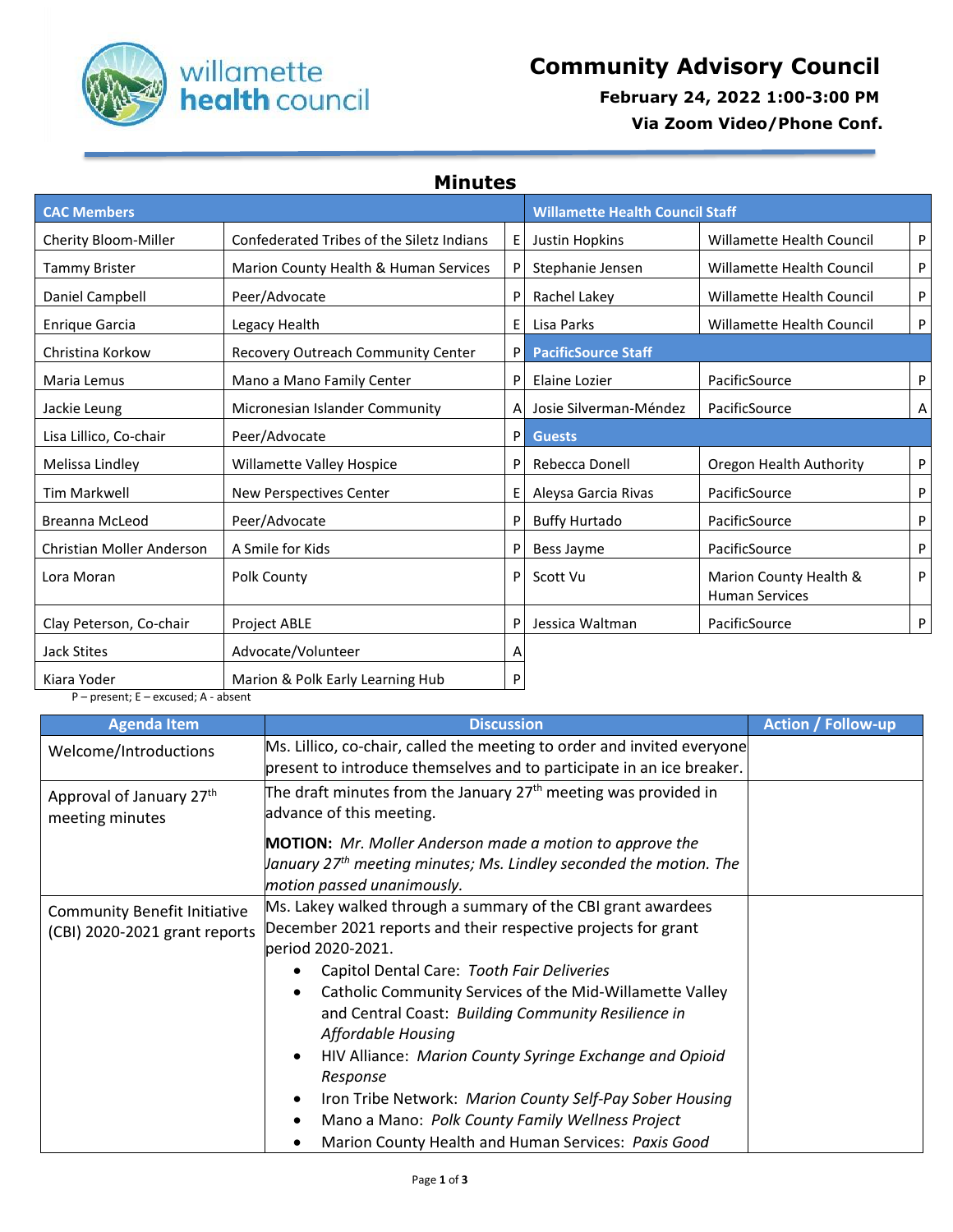| <b>Agenda Item</b>          | <b>Discussion</b>                                                                                                               | <b>Action / Follow-up</b>     |
|-----------------------------|---------------------------------------------------------------------------------------------------------------------------------|-------------------------------|
|                             | <b>Behavior Game</b>                                                                                                            |                               |
|                             | Northwest Senior and Disability Services: H.O.P.E. Senior<br>$\bullet$                                                          |                               |
|                             | <b>Mentor Program</b>                                                                                                           |                               |
|                             | Recovery Outreach Community Center (ROCC): Drop-in                                                                              |                               |
|                             | Center Programs                                                                                                                 |                               |
|                             | The 2021-2022 CBI grant awardees $1st$ progress reports are due June                                                            |                               |
|                             | $30th$ .                                                                                                                        |                               |
|                             |                                                                                                                                 |                               |
|                             | CBI 2022-2023 grant application period opens mid-June 2022.<br>Ms. Garcia Rivas gave a presentation on the PacificSource Health | Mon - Fri; $8 AM - 5 PM$      |
| PacificSource Health Equity | Equity Plan (HEP) with input from Ms. Waltman on Grievance and                                                                  | Medicare or Medicaid:         |
| Plan                        | Appeals.                                                                                                                        | 1-800-431-74135               |
|                             | Purpose - To present and discuss:                                                                                               | Group or individual coverage: |
|                             | New focus areas<br>➤                                                                                                            | 1-888-977-9299                |
|                             | $\triangleright$ New grievance and appeals (G&A) resource                                                                       | TTY users: 711 or 1-888-735-  |
|                             | HEP recap                                                                                                                       | 2900                          |
|                             | $\triangleright$ Community-informed                                                                                             | Email: CS@PacificSource.com   |
|                             | $\triangleright$ Annual reporting and updating                                                                                  | Ms. Jayme will pass on notes  |
|                             | $\triangleright$ Based on National Culturally and Linguistically                                                                | from the chat to Ms. Waltman  |
|                             | Appropriate Services (CLAS) Standards                                                                                           | for follow-up.                |
|                             | 2022 HEP focus areas                                                                                                            | Next month: ModivCare to      |
|                             | $\triangleright$ Culturally and linguistically appropriate G&A                                                                  | present on medical            |
|                             | processes                                                                                                                       | transportation grievances     |
|                             | Race, Ethnicity, and Language + Disability (REALD)<br>➤                                                                         |                               |
|                             | and Sexual Orientation and Gender Identity (SOGI)                                                                               |                               |
|                             | Meeting CLAS Standards operationally at                                                                                         |                               |
|                             | PacificSource<br>$\triangleright$ Workforce diversity                                                                           |                               |
|                             | Language access<br>➤                                                                                                            |                               |
|                             | Member communications in plain language and<br>➤                                                                                |                               |
|                             | alternative formats (e.g., multi-media, etc.)                                                                                   |                               |
|                             | New focus area - Organizational Health Equity & Community                                                                       |                               |
|                             | Partnerships                                                                                                                    |                               |
|                             | Document efforts to advance health equity<br>➤                                                                                  |                               |
|                             | Example: Organizational commitments and                                                                                         |                               |
|                             | improving structures to support true community                                                                                  |                               |
|                             | partnerships                                                                                                                    |                               |
|                             | Brainstorming sessions of these questions:                                                                                      |                               |
|                             | $\triangleright$ How can the CCO practice "true community"                                                                      |                               |
|                             | partnership?"                                                                                                                   |                               |
|                             | $\triangleright$ What does this look like to you as a CAC member?                                                               |                               |
|                             | New G&A resource                                                                                                                |                               |
|                             | What is a Grievance or Appeal?                                                                                                  |                               |
|                             | $\triangleright$ Shared a G&A video - "Learn how our grievance and                                                              |                               |
|                             | appeals processes work for our members"                                                                                         |                               |
|                             | https://www.youtube.com/watch?v=i5oMYxLn-1k<br>$\triangleright$ Link to video in American Sign Language (ASL)                   |                               |
|                             | https://www.youtube.com/watch?v=gaQFW7eos6w                                                                                     |                               |
|                             | $\triangleright$ CAC members gave input and feedback on the video                                                               |                               |
|                             | and their experience with G&As.                                                                                                 |                               |
|                             | Ms. Waltman offered clarification, including next<br>➤                                                                          |                               |
|                             | steps and the G&A timeline.                                                                                                     |                               |